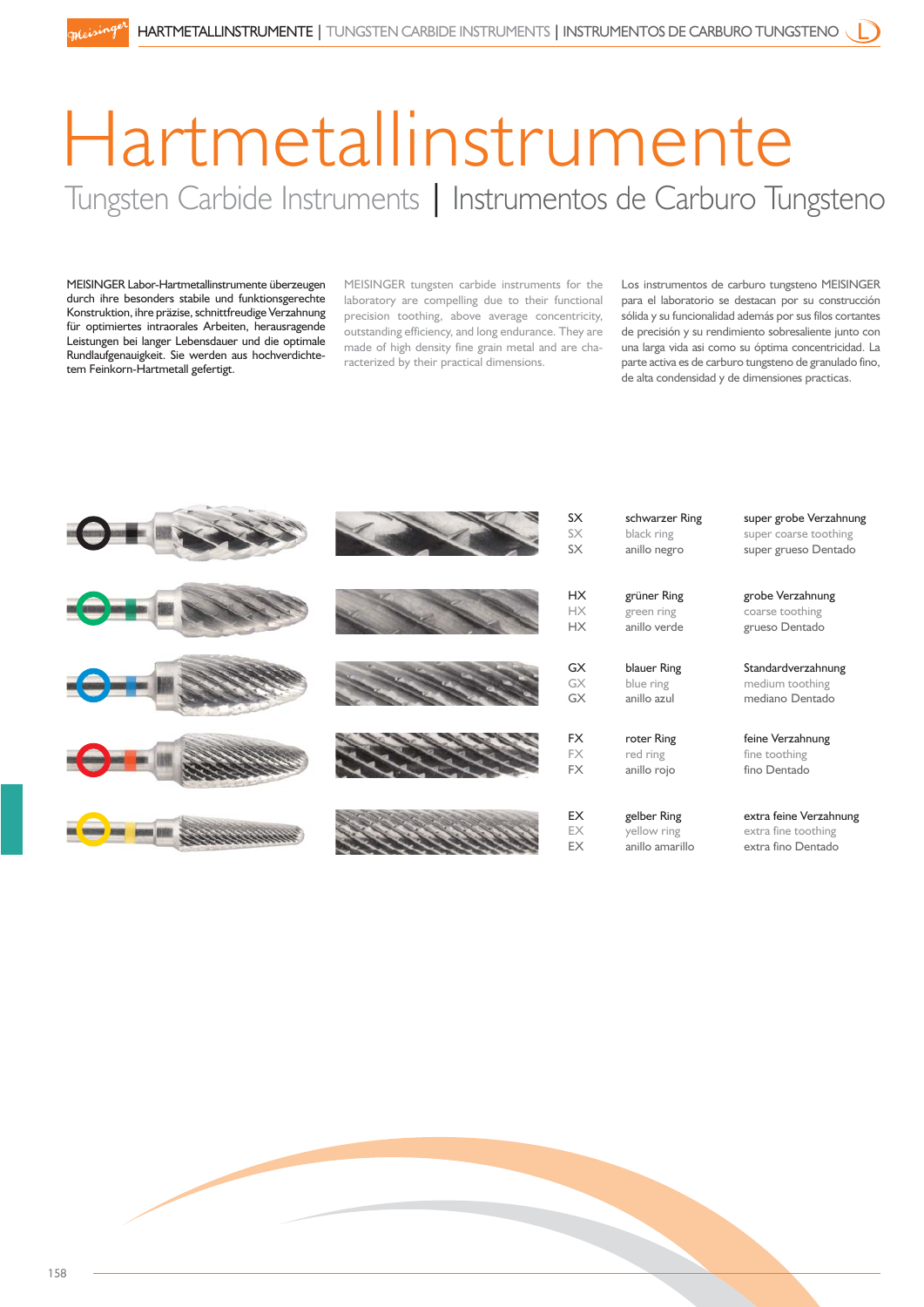HARTMETALLBOHRER

TUNGSTEN CARBIDE BURS FRESAS DE CARBURO 160-163

HARTMETALLFINIERER

TUNGSTEN CARBIDE FINISHING BURS **FRESAS PARA ACABAR DE CARBURO** 163

HARTMETALLFRÄSER TUNGSTEN CARBIDE CUTTERS

FRESAS DE CARBURO PARA LABORATORIO 164-173

BLACK COBRA HARTMETALLFRÄSER

BLACK COBRA FRESAS DE CARBURO PARA LABORATORIO 174 BLACK COBRA TUNGSTEN CARBIDE CUTTERS

MEIGRIT INSTRUMENTE

175 MEIGRIT INSTRUMENTS INSTRUMENTOS MEIGRIT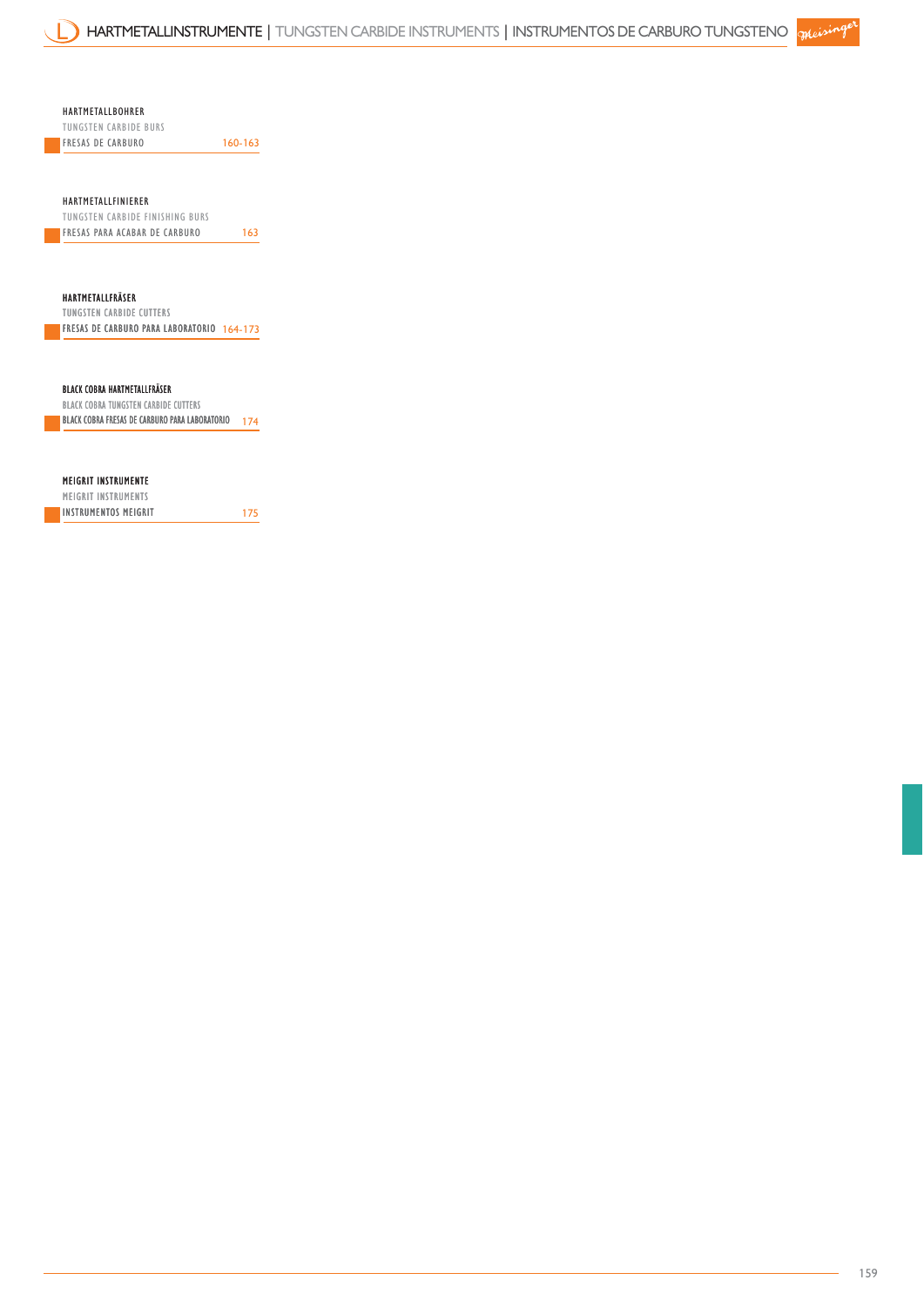HARTMETALLBOHRER | TUNGSTEN CARBIDE BURS | FRESAS DE CARBURO



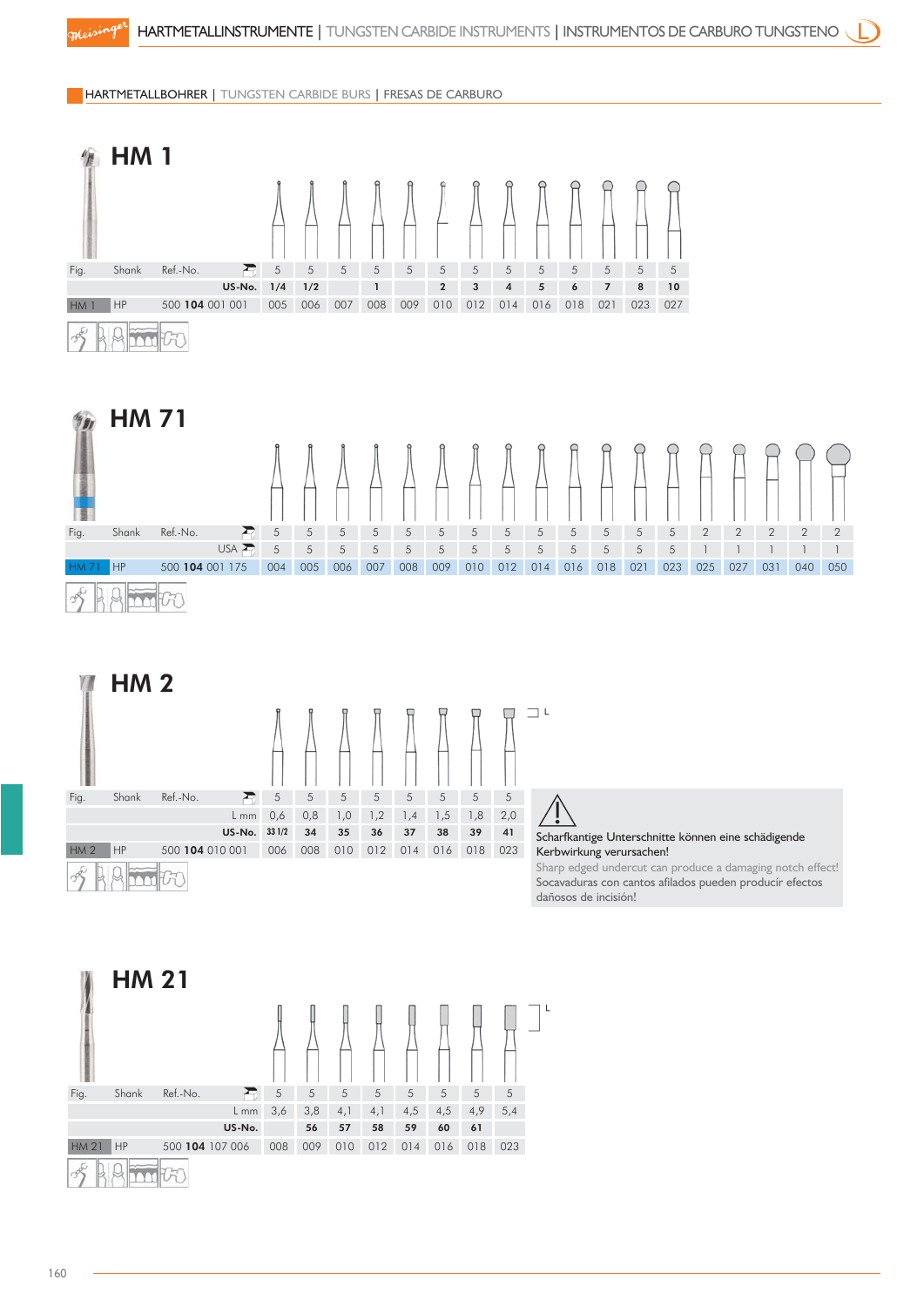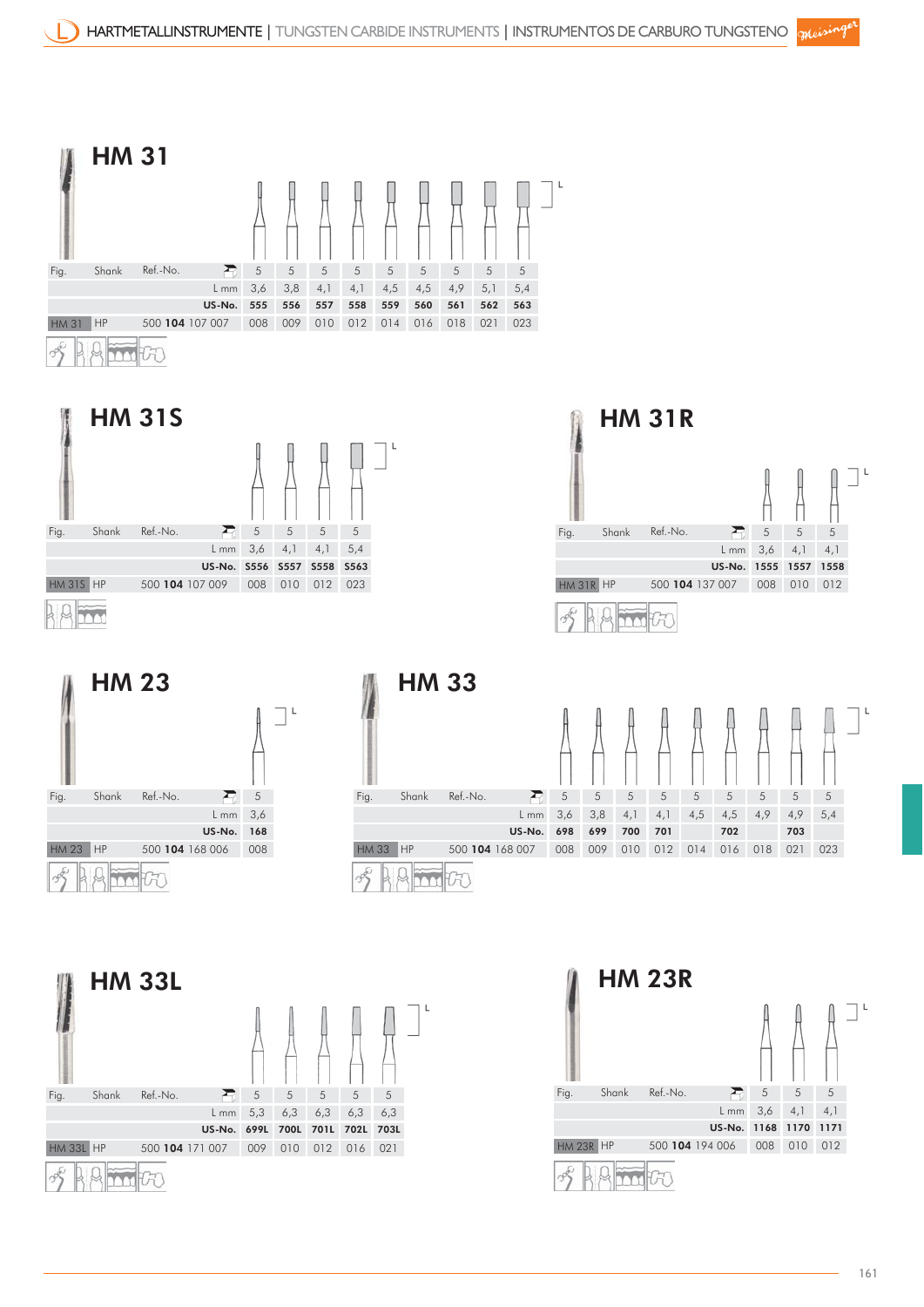

Fresa para fisuras, Dentado fino





para fisuras, Dentado cruzado



 $\overline{\phantom{a}}$ Labor-Stichfräser, Spezialinstrument zum Entfernen von Unreinheiten in Innenteleskopen und Innenkronen; zum Nachziehen von Fissuren | Laboratory cutting bur, Special instrument for removing impurities in inner telescopes and inner crowns; for creating fissures | Fresa de punta para tallar, Instrumentos especiales para eliminar defectuosidades en los interiores de coronas y coronas telescopicas; para repasar las fisuras



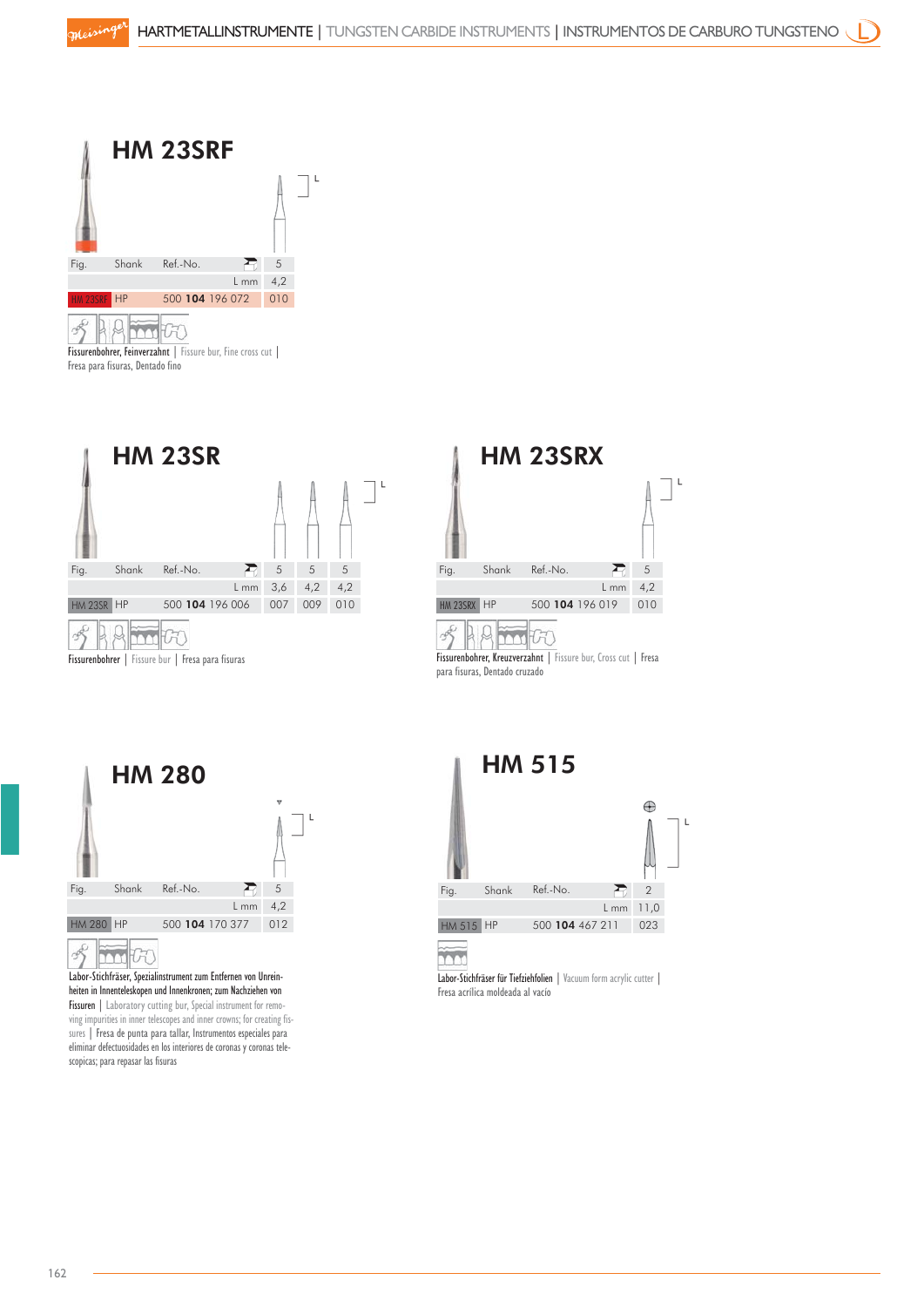

HARTMETALLFINIERER | TUNGSTEN CARBIDE FINISHING BURS | FRESAS PARA ACABAR DE CARBURO



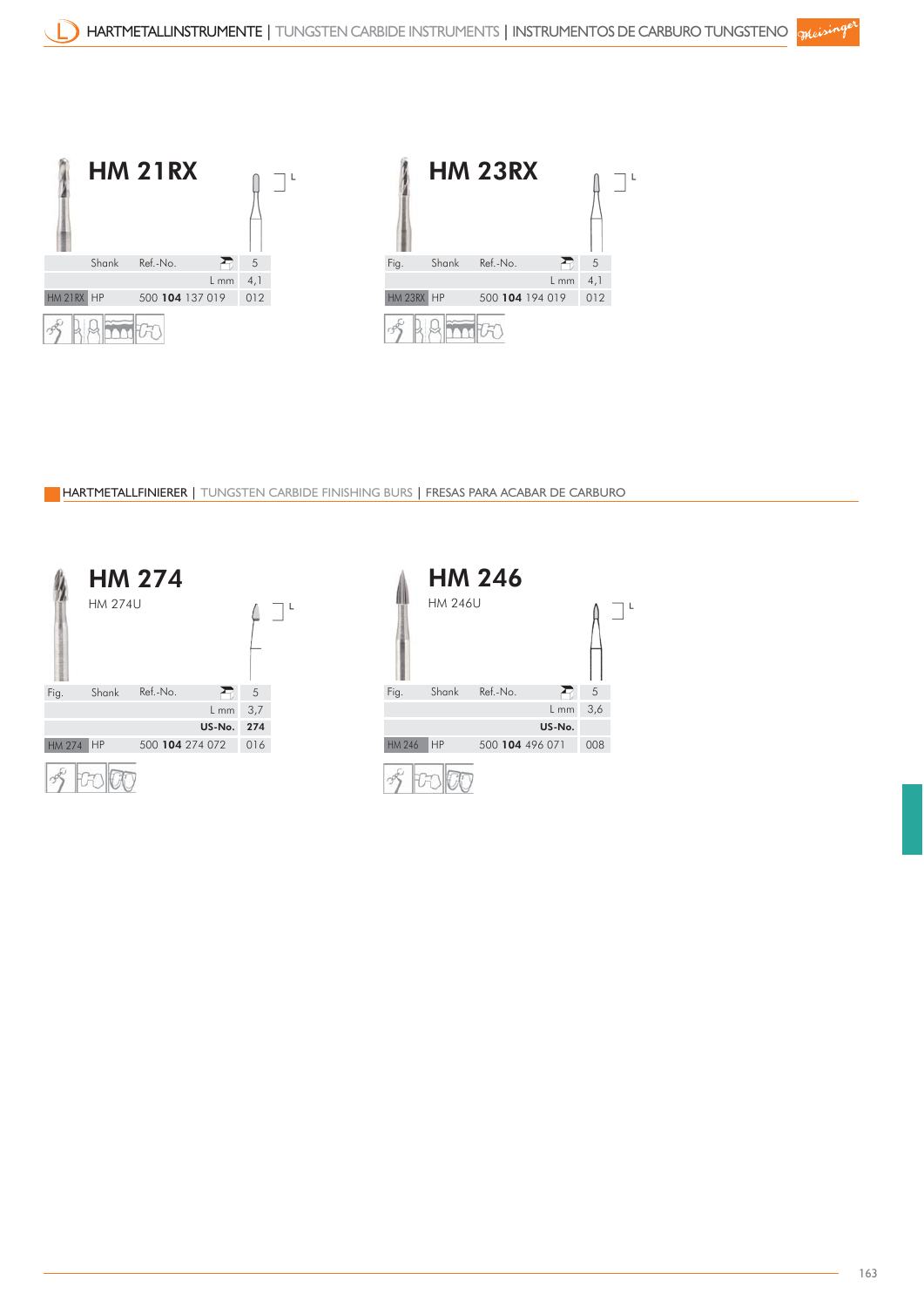HARTMETALLFRÄSER | TUNGSTEN CARBIDE CUTTERS | FRESAS DE CARBURO PARA LABORATORIO

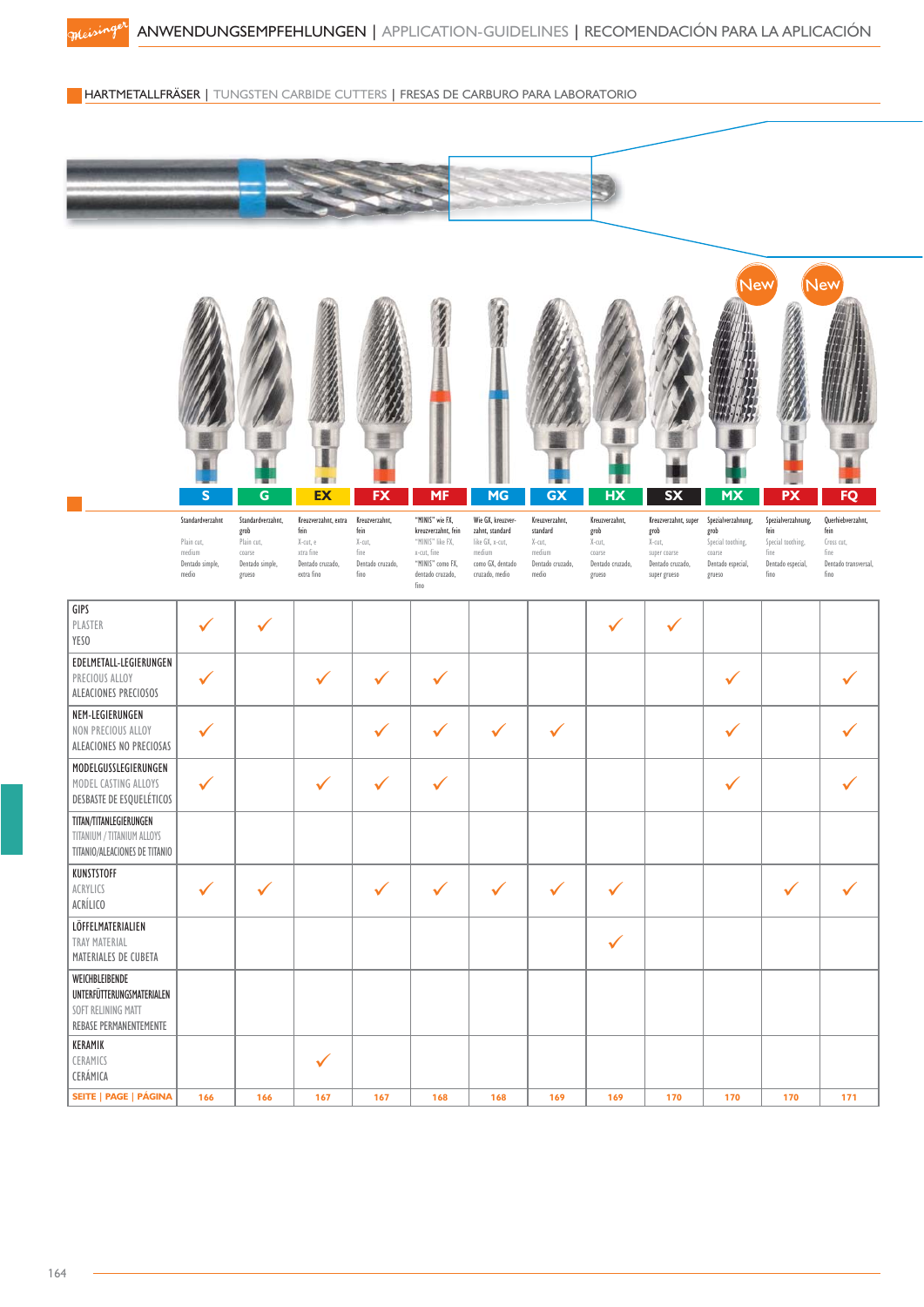



| Querhiebverzahnt,<br>standard<br>Cross cut,<br>medium<br>Dentado transversal,<br>medio | Sonderkreuzverzahnt,<br>standard<br>X-cut,<br>medium<br>Dentado cruzado,<br>medio | Facettenverzahnung<br>mit Querhieb, fein<br>Faceted toothing<br>with cross cut, fine<br>Filos bicelados con<br>cortes transversales,<br>fino | Facettenverzahnung<br>mit Querhieb, grob<br>Faceted toothing<br>with cross cut, coarse<br>Filos bicelados con<br>cortes transversales<br>grueso | Feilenschliff, fein<br>File cut, fine<br>Amolado de<br>lima, fino | Feilenschliff, grob<br>File cut, coarse<br>Amolado de lima,<br>grueso | Doppel-Rechts<br>Verzahnung, fein<br>Double-right<br>gearing, fine<br>Dentado doble hacia<br>la derecha, fino | Doppelverzahnt<br>Double-gearing<br>Dentado doble | Spezialverzahnung,<br>super grob<br>Special toothing,<br>extra coarse<br>Dentado especial,<br>super grueso | Spezialverzahnung,<br>grob<br>Special toothing,<br>coarse<br>Dentado especial,<br>grueso | Spezialverzahnung,<br>standard<br>Special toothing,<br>medium<br>Dentado especial,<br>medio | Spezialverzahnung,<br>fein<br>Special toothing,<br>fine<br>Dentado especial,<br>fino | Spezialverzahnung,<br>extra fein<br>Special toothing,<br>extra fine<br>Dentado especial,<br>extra fino | Splitterverzahnung<br>Carbide chip<br>coated<br>Incrustación de<br>particulas de carburo |
|----------------------------------------------------------------------------------------|-----------------------------------------------------------------------------------|----------------------------------------------------------------------------------------------------------------------------------------------|-------------------------------------------------------------------------------------------------------------------------------------------------|-------------------------------------------------------------------|-----------------------------------------------------------------------|---------------------------------------------------------------------------------------------------------------|---------------------------------------------------|------------------------------------------------------------------------------------------------------------|------------------------------------------------------------------------------------------|---------------------------------------------------------------------------------------------|--------------------------------------------------------------------------------------|--------------------------------------------------------------------------------------------------------|------------------------------------------------------------------------------------------|
|                                                                                        | $\checkmark$                                                                      | $\checkmark$                                                                                                                                 | ✓                                                                                                                                               | $\checkmark$                                                      | ✓                                                                     | ✓                                                                                                             | $\checkmark$                                      |                                                                                                            |                                                                                          |                                                                                             |                                                                                      |                                                                                                        |                                                                                          |
|                                                                                        |                                                                                   |                                                                                                                                              |                                                                                                                                                 |                                                                   |                                                                       |                                                                                                               |                                                   |                                                                                                            |                                                                                          |                                                                                             |                                                                                      |                                                                                                        |                                                                                          |
|                                                                                        |                                                                                   |                                                                                                                                              |                                                                                                                                                 |                                                                   |                                                                       |                                                                                                               |                                                   |                                                                                                            |                                                                                          |                                                                                             |                                                                                      |                                                                                                        |                                                                                          |
|                                                                                        | $\checkmark$                                                                      |                                                                                                                                              |                                                                                                                                                 |                                                                   |                                                                       |                                                                                                               |                                                   |                                                                                                            |                                                                                          |                                                                                             |                                                                                      |                                                                                                        |                                                                                          |
|                                                                                        |                                                                                   |                                                                                                                                              |                                                                                                                                                 |                                                                   |                                                                       |                                                                                                               |                                                   | $\checkmark$                                                                                               | $\checkmark$                                                                             | $\checkmark$                                                                                | $\checkmark$                                                                         | $\checkmark$                                                                                           |                                                                                          |
| $\checkmark$                                                                           | $\checkmark$                                                                      | ✓                                                                                                                                            | ✓                                                                                                                                               | $\checkmark$                                                      | ✓                                                                     | $\checkmark$                                                                                                  | $\checkmark$                                      |                                                                                                            |                                                                                          |                                                                                             |                                                                                      |                                                                                                        |                                                                                          |
|                                                                                        |                                                                                   | $\checkmark$                                                                                                                                 | ✓                                                                                                                                               | $\checkmark$                                                      | $\checkmark$                                                          | ✓                                                                                                             | $\checkmark$                                      |                                                                                                            |                                                                                          |                                                                                             |                                                                                      |                                                                                                        |                                                                                          |
|                                                                                        |                                                                                   | ✓                                                                                                                                            |                                                                                                                                                 |                                                                   | ✓                                                                     |                                                                                                               | $\checkmark$                                      |                                                                                                            |                                                                                          |                                                                                             |                                                                                      |                                                                                                        |                                                                                          |
|                                                                                        |                                                                                   |                                                                                                                                              |                                                                                                                                                 |                                                                   |                                                                       |                                                                                                               |                                                   |                                                                                                            |                                                                                          |                                                                                             |                                                                                      |                                                                                                        |                                                                                          |
| 171                                                                                    | 171                                                                               | 172                                                                                                                                          | 172                                                                                                                                             | 172                                                               | 172                                                                   | 172                                                                                                           | 173                                               | 173                                                                                                        | 173                                                                                      | 173                                                                                         | 173                                                                                  | 173                                                                                                    | 175                                                                                      |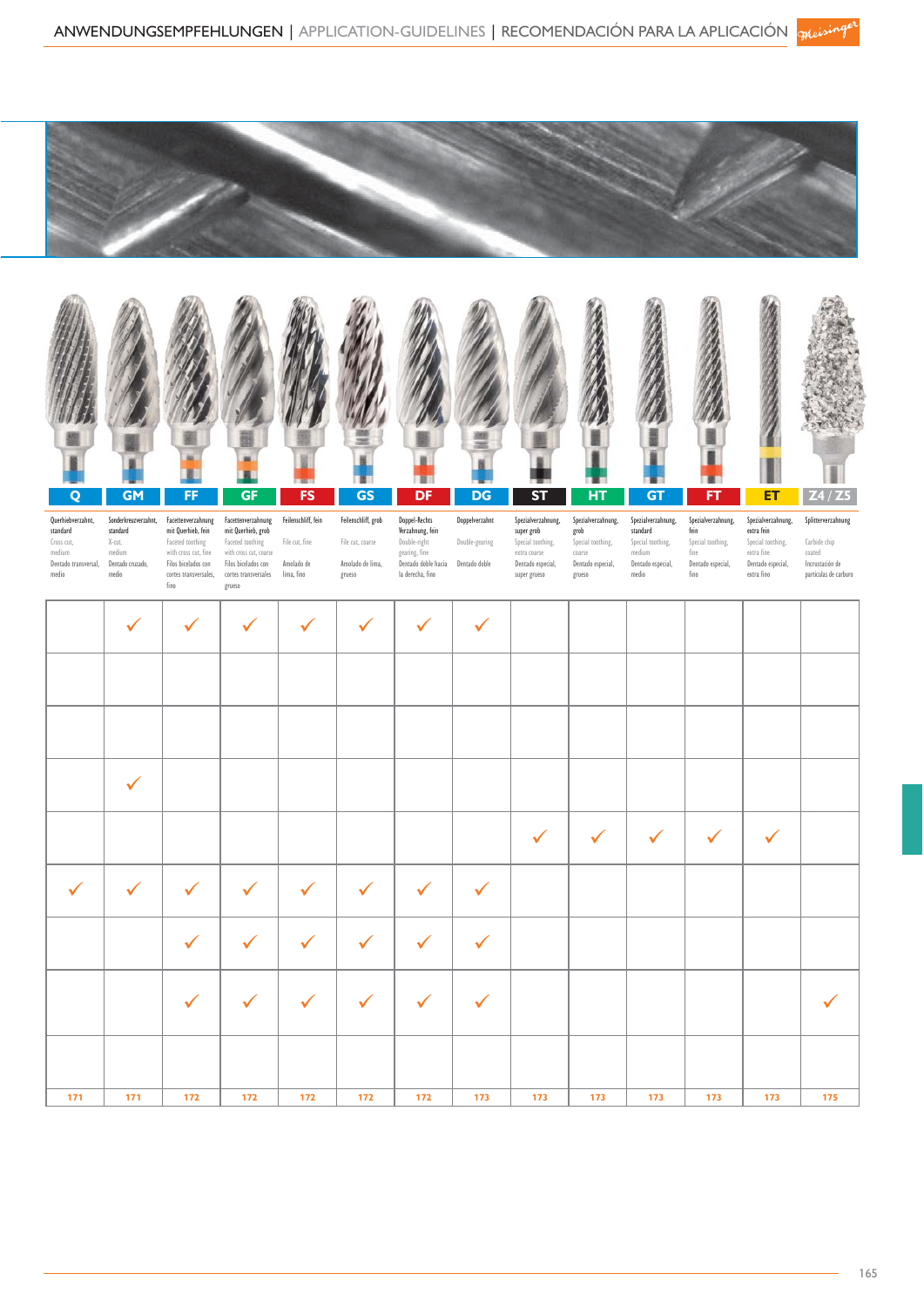#### HARTMETALLFRÄSER | TUNGSTEN CARBIDE CUTTERS | FRESAS DE CARBURO PARA LABORATORIO

#### S

#### Standardverzahnt (Ref.-Nr. 175), blauer Ring, für wirkungsvolles Ausarbeiten aller harten Werkstoffe mit besonders glatten Oberflächen

Plain cut, medium (Ref.-No. 175), blue ring, for effective trimming of hard materials and for obtaining especially smooth surfaces Dentado simple, medio (Ref.-No. 175), anillo azul, para desbaste eficaz sobre todos los materiales duros con superficies especialmente lisas



#### G

#### Grobverzahnt (Ref.-Nr. 215), grüner Ring, für schnelles, effektives Arbeiten auf Kunststoff und Gips Plain cut, coarse (Ref.-No. 215), green ring, for rapid and effective trimming of acrylics and plaster

Dentado simple, grueso (Ref.-No. 215), anillo verde, para desbaste rápido y eficaz sobre acrílico y yeso

| <b>Shank</b> | Ref.-No.          | <b>HM 72G</b>  | <b>HM 251G</b>                    | <b>HM 75G</b>  | <b>HM 75G</b>  | <b>HM 77G</b>                                                       | <b>HM 79G</b>  | <b>HM 79G</b> |  |
|--------------|-------------------|----------------|-----------------------------------|----------------|----------------|---------------------------------------------------------------------|----------------|---------------|--|
|              |                   | 060            | 060                               | 060            | 070            | 070                                                                 | 045            | 060           |  |
|              | $L$ mm            | 13,7           | 14,7                              | 12,0           | 13,2           | 12,7                                                                | 12,7           | 12,7          |  |
| <b>HP</b>    | 500 104   137 215 |                | $\ldots$ 274 215 $\ldots$ 260 215 |                |                | $\ldots$ 260 215 $\ldots$ 237 215 $\ldots$ 194 215 $\ldots$ 194 215 |                |               |  |
|              |                   | $\overline{2}$ | $\overline{2}$                    | $\overline{2}$ | $\overline{2}$ | $\overline{2}$                                                      | $\overline{2}$ | 2             |  |
|              |                   |                |                                   |                |                |                                                                     |                |               |  |

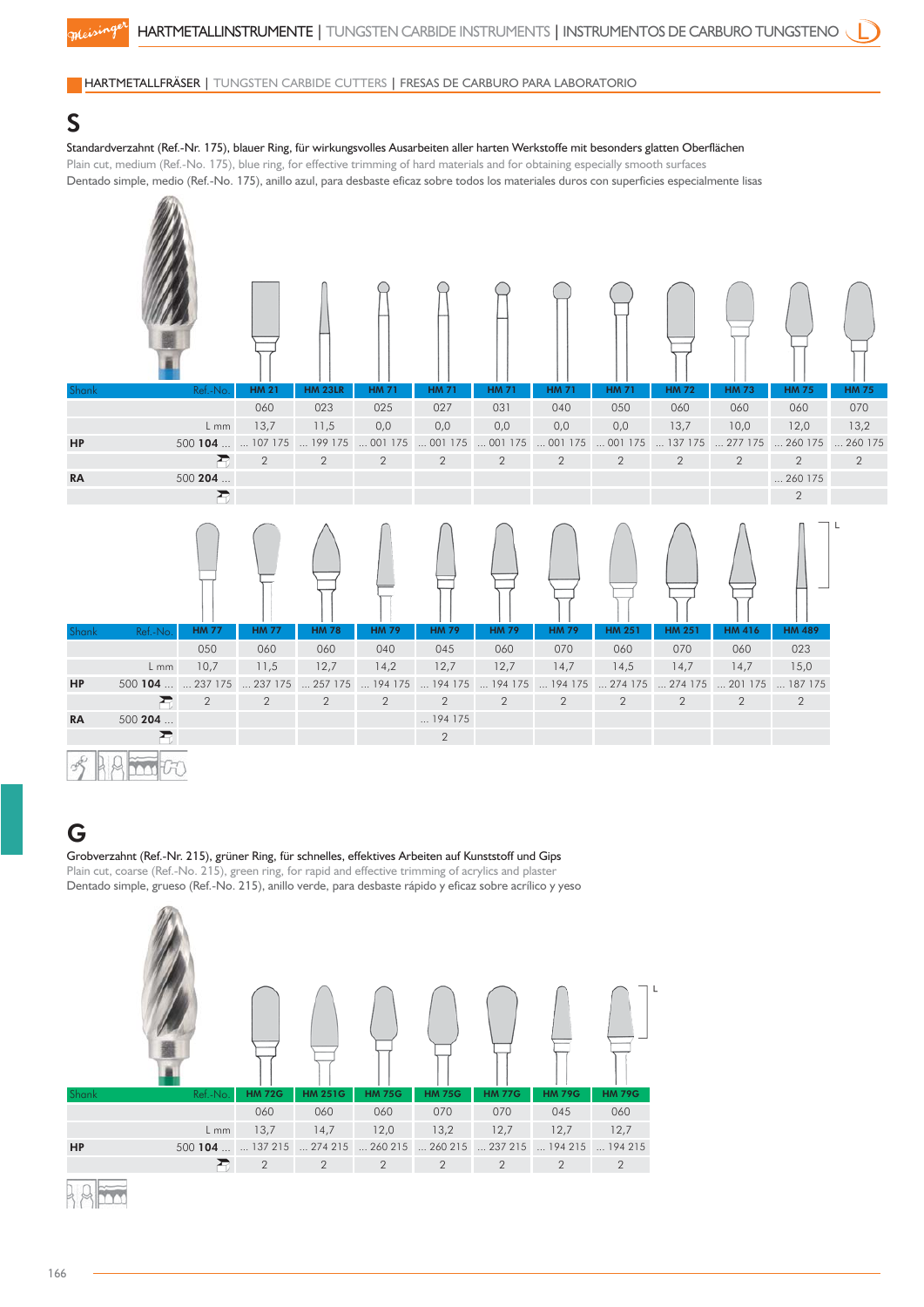### **EX**

#### Kreuzverzahnt, extra fein (Ref.-Nr. 141), gelber Ring, für feinste, diffizile Arbeiten auf Keramik, Edelmetall- und Modellgusslegierungen

X-cut, extra fine (Ref.-No. 141), yellow ring, for fine, precise trimming of ceramics, precious metals and all non-precious alloys Dentado cruzado, extra fino (Ref.-No. 141), anillo amarillo, para el desbaste más preciso y delicado sobre cerámica, metales preciosos y todas las aleaciones no preciosas



### **FX**

Kreuzverzahnt, fein (Ref.-Nr. 140), roter Ring, für feines, diffiziles Ausarbeiten von harten Legierungen, Kunststoffen und Keramik X-cut, fine (Ref.-No. 140), red ring, for delicate and difficult trimming of hard alloys, acrylics, and ceramics Dentado cruzado, fino (Ref.-No. 140), anillo rojo, para el desbaste fino y difícil sobre aleaciones duras asi como resinas y cerámica

| Shank        | Ref.-No                             | <b>HM 23FX</b><br>023 | <b>HM 72FX</b><br>060 | <b>HM 75FX</b><br>040                           | <b>HM 75FX</b><br>060 | <b>HM 77FX</b><br>060 | <b>HM 78FX</b><br>060                           | <b>HM 79FX</b><br>040 | <b>HM 79FX</b><br>045                                                  | <b>HM 79FX</b><br>060                              | <b>HM 129FX</b><br>023 | <b>HM 138FX</b><br>018 |
|--------------|-------------------------------------|-----------------------|-----------------------|-------------------------------------------------|-----------------------|-----------------------|-------------------------------------------------|-----------------------|------------------------------------------------------------------------|----------------------------------------------------|------------------------|------------------------|
|              | $L$ mm                              | 11,0                  | 13,7                  | 8,3                                             | 12,0                  | 11,5                  | 12,7                                            | 14,2                  | 12,7                                                                   | 12,7                                               | 8,0                    | 8,0                    |
| HP           | 500 104   199 140                   |                       |                       | $\dots$ 137 140 $\dots$ 260 140 $\dots$ 260 140 |                       |                       | $\dots$ 237 140 $\dots$ 257 140 $\dots$ 194 140 |                       |                                                                        | $\ldots$ 194 140 $\ldots$ 194 140 $\ldots$ 140 140 |                        | $\dots$ 198 140        |
|              | 弔                                   | $\overline{2}$        | $\overline{2}$        | $\overline{2}$                                  | $\overline{2}$        | $\overline{2}$        | $\overline{2}$                                  | $\overline{2}$        | $\mathbf{2}$                                                           | $\overline{2}$                                     | $\overline{2}$         | $\overline{2}$         |
| <b>Shank</b> | Ref.-No.                            | <b>HM 138FX</b>       | <b>HM 139FX</b>       | <b>HM 139FX</b>                                 | <b>HM 250FX</b>       | <b>HM 251FX</b>       | <b>HM 251FX</b>                                 | <b>HM 460FX</b>       | <b>HM 486FX</b>                                                        | <b>HM 487FX</b>                                    | <b>HM 488FX</b>        | <b>HM 489FX</b>        |
|              |                                     | 023                   | 012                   | 023                                             | 040                   | 040                   | 060                                             | 023                   | 023                                                                    | 023                                                | 016                    | 023                    |
|              | $L$ mm                              | 8,0                   | 8,0                   | 8,0                                             | 12,0                  | 9,3                   | 14,5                                            | 14,0                  | 14,0                                                                   | 14,0                                               | 8,0                    | 15,0                   |
| <b>HP</b>    | 500 104   198 140  289 140  289 140 |                       |                       |                                                 |                       |                       |                                                 |                       | 275 140  274 140  274 140  116 140  137 140  292 140  184 140  187 140 |                                                    |                        |                        |
|              | 否                                   | $\overline{2}$        | 2                     | $\overline{2}$                                  | $\overline{2}$        | 2                     | $\overline{2}$                                  | $\overline{2}$        | 2                                                                      | $\overline{2}$                                     | $\overline{2}$         | $\overline{2}$         |
|              |                                     |                       |                       |                                                 |                       |                       |                                                 |                       |                                                                        |                                                    |                        |                        |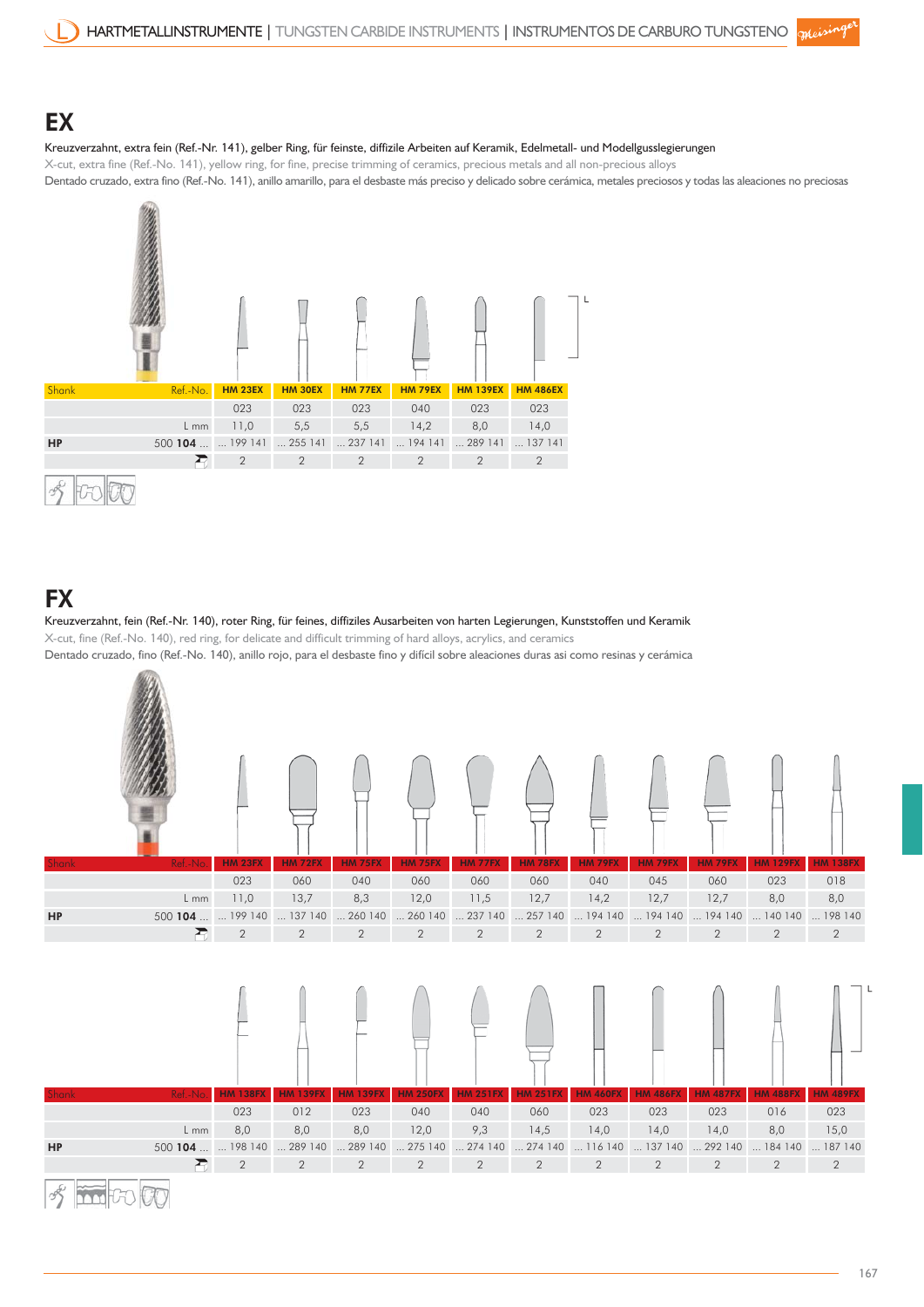### MF

"MINIS" wie FX, kreuzverzahnt, fein (Ref.-Nr. 140), roter Ring, für feines, diffiziles Ausarbeiten von harten Legierungen, Kunststoffen und Keramik

"MINIS" like FX, x-cut, fine (Ref.-No. 140), red ring, for fine and accurate trimming of hard alloys, acrylics, and ceramics

"MINIS" como FX, dentado cruzado, fino (Ref.-No. 140), anillo rojo, para el desbaste fino y difícil sobre aleaciones duras asi como resinas y cerámica





### MG

#### "MINIS" wie GX, kreuzverzahnt, standard (Ref.-Nr. 220), blauer Ring, für großflächiges Ausarbeiten von NEM-Legierungen und Kunststoffen

"MINIS" like GX, x-cut, medium (Ref.-No. 220), blue ring, for trimming non-precious alloys and acrylics

"MINIS" como GX, dentado cruzado, medio (Ref.-No. 220), anillo azul, para el desbaste sobre superficies grandes de aleaciones no preciosas y acrílico

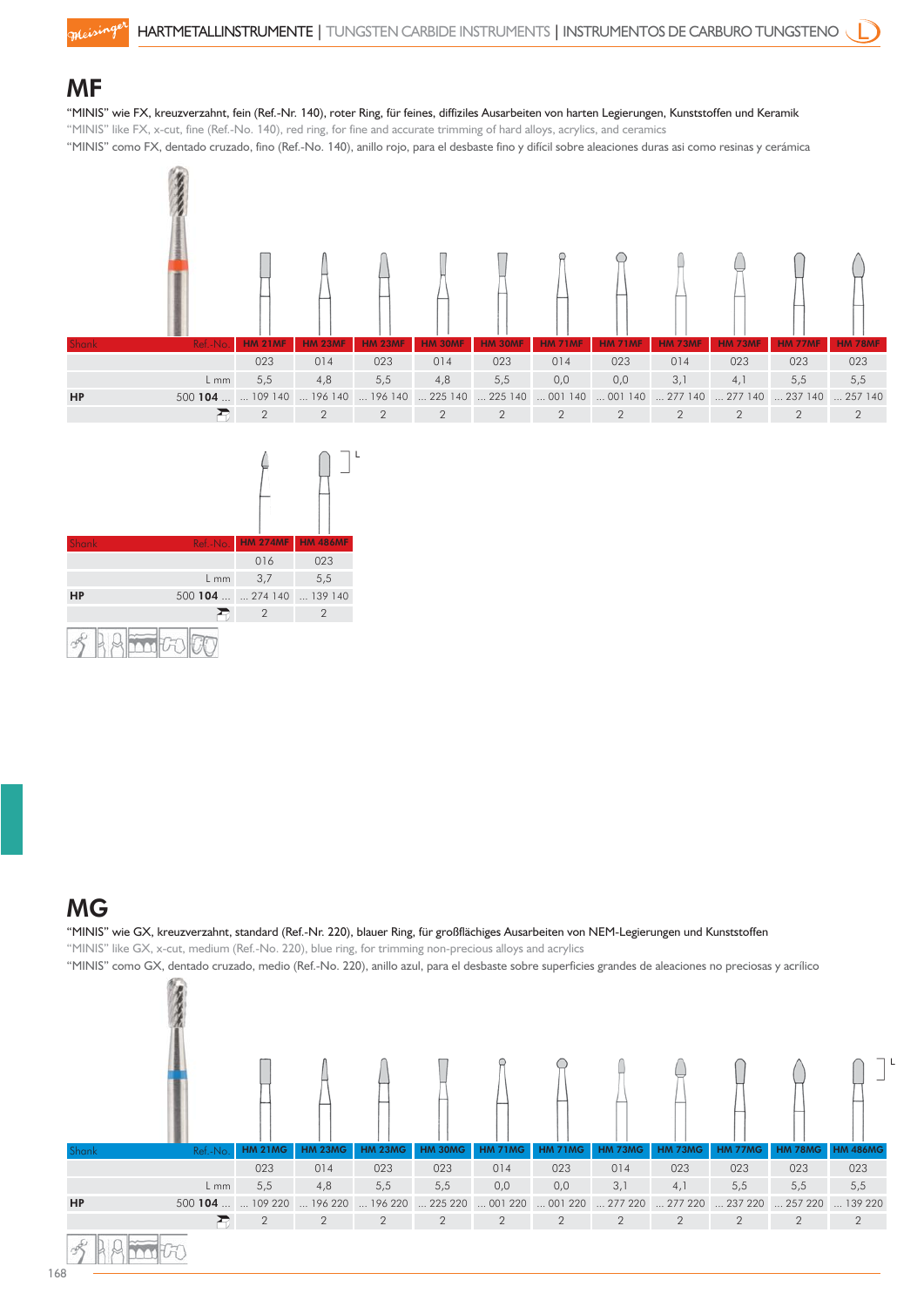#### **GX**

#### Kreuzverzahnt, standard (Ref.-Nr. 190), blauer Ring, für großflächiges Ausarbeiten von NEM-Legierungen und Kunststoffen

X-cut, medium (Ref.-No. 190), blue ring, for trimming large surfaces of non-precious alloys and acrylics

Dentado cruzado, medio (Ref.-No. 190), anillo azul, para el desbaste sobre superficies grandes de aleaciones no preciosas y acrílico  $\mathscr{R}$ 

| Shank     | Ref.-No                | <b>HM 23GX</b><br>023 | <b>HM 71GX</b><br>050    | <b>HM 72GX</b><br>060 | <b>HM 73GX</b><br>060     | <b>HM 75GX</b><br>040             | <b>HM 75GX</b><br>060 | <b>HM 75GX</b><br>070              | <b>HM 77GX</b><br>060  | <b>HM 78GX</b><br>060         | <b>HM 79GX</b><br>040    | <b>HM 79GX</b><br>045 |
|-----------|------------------------|-----------------------|--------------------------|-----------------------|---------------------------|-----------------------------------|-----------------------|------------------------------------|------------------------|-------------------------------|--------------------------|-----------------------|
|           | L mm                   | 11,0                  | 0,0                      | 13,7                  | 10,0                      | 8,3                               | 12,0                  | 13,2                               | 11,5                   | 12,7                          | 14,2                     | 12,7                  |
| HP        | 500 104   199 190      |                       | $\dots$ 001 190          | $\dots$ 137 190       | 277190                    | 260 190                           | $\dots$ 260 190       | 260 190                            | 237190                 | 257190                        | 194 190  194 190         |                       |
|           | 置                      | $\overline{2}$        | $\mathbf{2}$             | $\mathbf{2}$          | $\sqrt{2}$                | $\overline{2}$                    | $\overline{2}$        | $\overline{2}$                     | $\mathbf{2}$           | $\sqrt{2}$                    | $\sqrt{2}$               | $\mathbf{2}$          |
| <b>RA</b> | $500$ 204 $\ldots$     |                       |                          |                       |                           |                                   | 260 190               |                                    |                        |                               | 194 190                  |                       |
|           | 置                      |                       |                          |                       |                           |                                   | $\overline{2}$        |                                    |                        |                               | $\sqrt{2}$               |                       |
|           |                        |                       |                          |                       |                           |                                   |                       |                                    |                        |                               |                          |                       |
| Shank     | Ref.-No.               | <b>HM 79GX</b>        | <b>HM 129GX</b>          | <b>HM 138GX</b>       | <b>HM 139GX</b>           | <b>HM 250GX</b>                   | <b>HM 251GX</b>       | <b>HM 251GX</b>                    | <b>HM 251GX</b>        | <b>HM 416GX</b>               | <b>HM 460GX</b>          | <b>HM 486GX</b>       |
|           |                        | 060                   | 023                      | 023                   | 023                       | 040                               | 040                   | 060                                | 070                    | 060                           | 023                      | 023                   |
|           | $L$ mm                 | 12,7                  | 8,0                      | 8,0<br>198 190        | 8,0                       | 12,0                              | 9,3                   | 14,5                               | 14,7                   | 14,7                          | 14,0<br>116 190  137 190 | 14,0                  |
| HP        | 500 104   194 190<br>君 | $\overline{2}$        | 140190<br>$\overline{2}$ | $\mathbf{2}$          | 289 190<br>$\overline{2}$ | $\dots$ 275 190<br>$\overline{2}$ | $\overline{2}$        | 274 190  274 190<br>$\overline{2}$ | 274190<br>$\mathbf{2}$ | $\dots$ 201 190<br>$\sqrt{2}$ | $\overline{2}$           | $\overline{2}$        |
| <b>RA</b> | 500204                 |                       |                          |                       |                           |                                   |                       | 274 190                            |                        |                               |                          |                       |
|           | 否                      |                       |                          |                       |                           |                                   |                       | $\overline{2}$                     |                        |                               |                          |                       |
| Shank     | Ref.-No                | <b>HM 487GX</b>       |                          |                       |                           |                                   |                       |                                    |                        |                               |                          |                       |
|           |                        | 023                   |                          |                       |                           |                                   |                       |                                    |                        |                               |                          |                       |
|           | L mm                   | 14,0                  |                          |                       |                           |                                   |                       |                                    |                        |                               |                          |                       |
| HP        | 500 104   292 190      |                       | c, b, c                  |                       |                           |                                   |                       |                                    |                        |                               |                          |                       |

### **HX**

Kreuzverzahnt, grob (Ref.-Nr. 220), grüner Ring, für großflächiges Ausarbeiten von Kunststoffen, Löffelmaterialien und Gips

X-cut, coarse (Ref.-No. 220), green ring, for trimming large surfaces of acrylics, tray materials, and plaster

2

Dentado cruzado, grueso (Ref.-No. 220), anillo verde, para el desbaste sobre superficies grandes de acrílico, materiales de cubeta y yeso  $\mathbb{Z}$ 

 $H^+$ 

|       |                                                                         |                |                |                |                |                |                |                |                 | L |
|-------|-------------------------------------------------------------------------|----------------|----------------|----------------|----------------|----------------|----------------|----------------|-----------------|---|
| Shank | Ref.-No.                                                                | <b>HM 75HX</b> | <b>HM 75HX</b> | <b>HM 77HX</b> | <b>HM 79HX</b> | <b>HM 79HX</b> | <b>HM 79HX</b> | <b>HM 79HX</b> | <b>HM 251HX</b> |   |
|       |                                                                         | 060            | 070            | 060            | 040            | 045            | 060            | 070            | 060             |   |
|       | L mm                                                                    | 12,0           | 13,2           | 11,5           | 14,2           | 12,7           | 12,7           | 14,7           | 14,5            |   |
| HP    | 500 104   260 220  260 220  237 220  194 220  194 220  194 220  194 220 |                |                |                |                |                |                |                | 274220          |   |
|       |                                                                         | $\overline{2}$ | 2              | 2              | 2              | $\overline{2}$ | 2              | $\overline{2}$ | $\overline{2}$  |   |
|       |                                                                         |                |                |                |                |                |                |                |                 |   |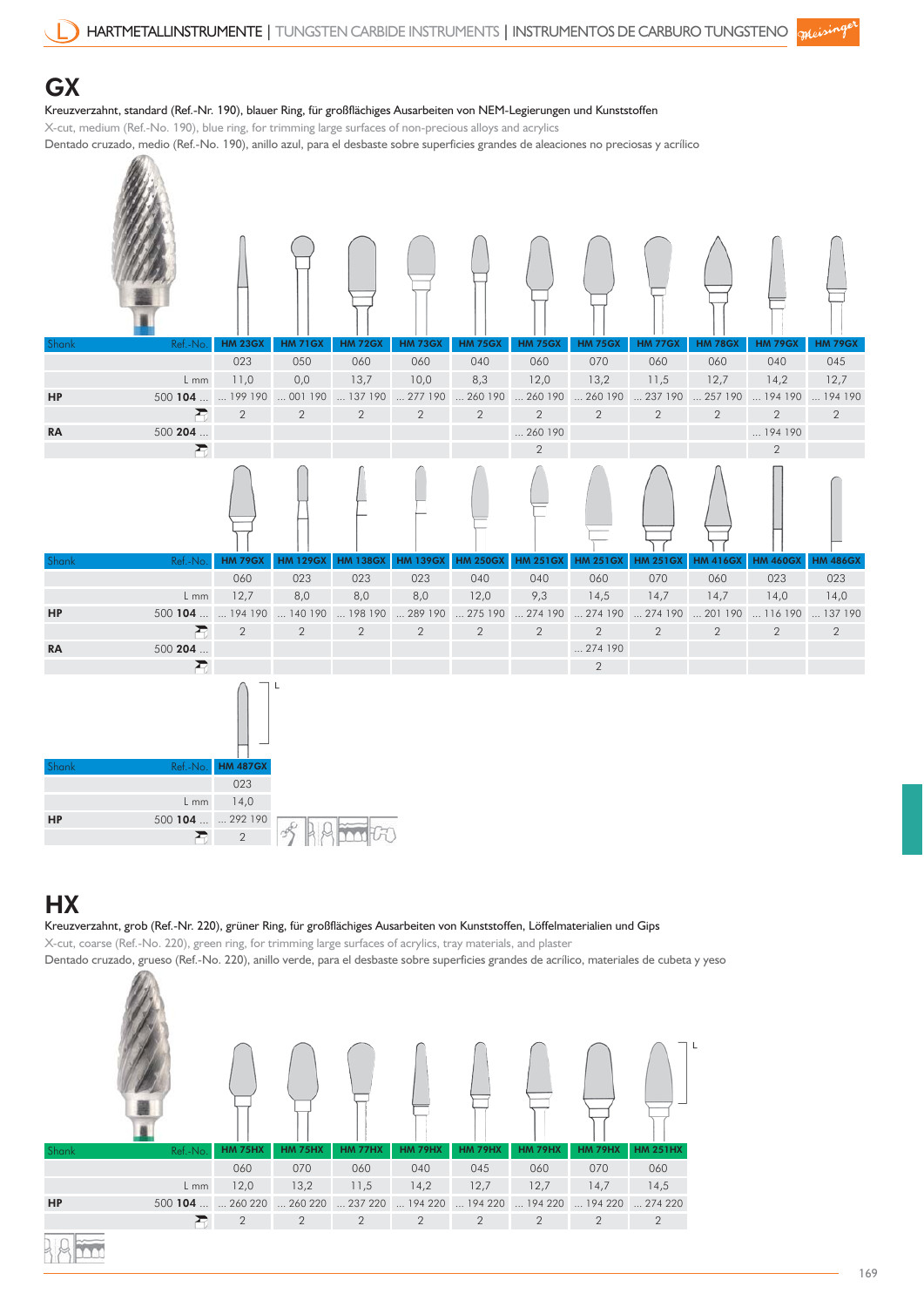#### **SX**

meising

#### Kreuzverzahnt, super grob (Ref.-Nr. 224), schwarzer Ring, für optimales Bearbeiten von – auch nassen – Gipsen

X-cut, super coarse (Ref.-No. 224), black ring, the optimum for acrylic, plaster, and wet plaster Dentado cruzado, super grueso (Ref.-No. 224), anillo negro, óptimo para trabajos en yeso – también yeso húmedo



### MX

#### Spezialverzahnung für NEM-Legierungen, grob (Ref.-Nr. 137), grüner Ring

Special toothing for non-precious metal alloys, coarse (Ref-No. 137), green ring Dentado especial para aleaciones de metales no preciosos, (Ref.-Nr. 137), anillo verde



#### **PX**

#### Spezialverzahnung für PEEK, fein (Ref.-Nr.146), rot/grauer Ring

Special toothing for PEEK, fine (Ref.-No.146), red/grey Ring Dentado especial para PEEK, fino (Ref.-Nr.146), anillo rojo y gris



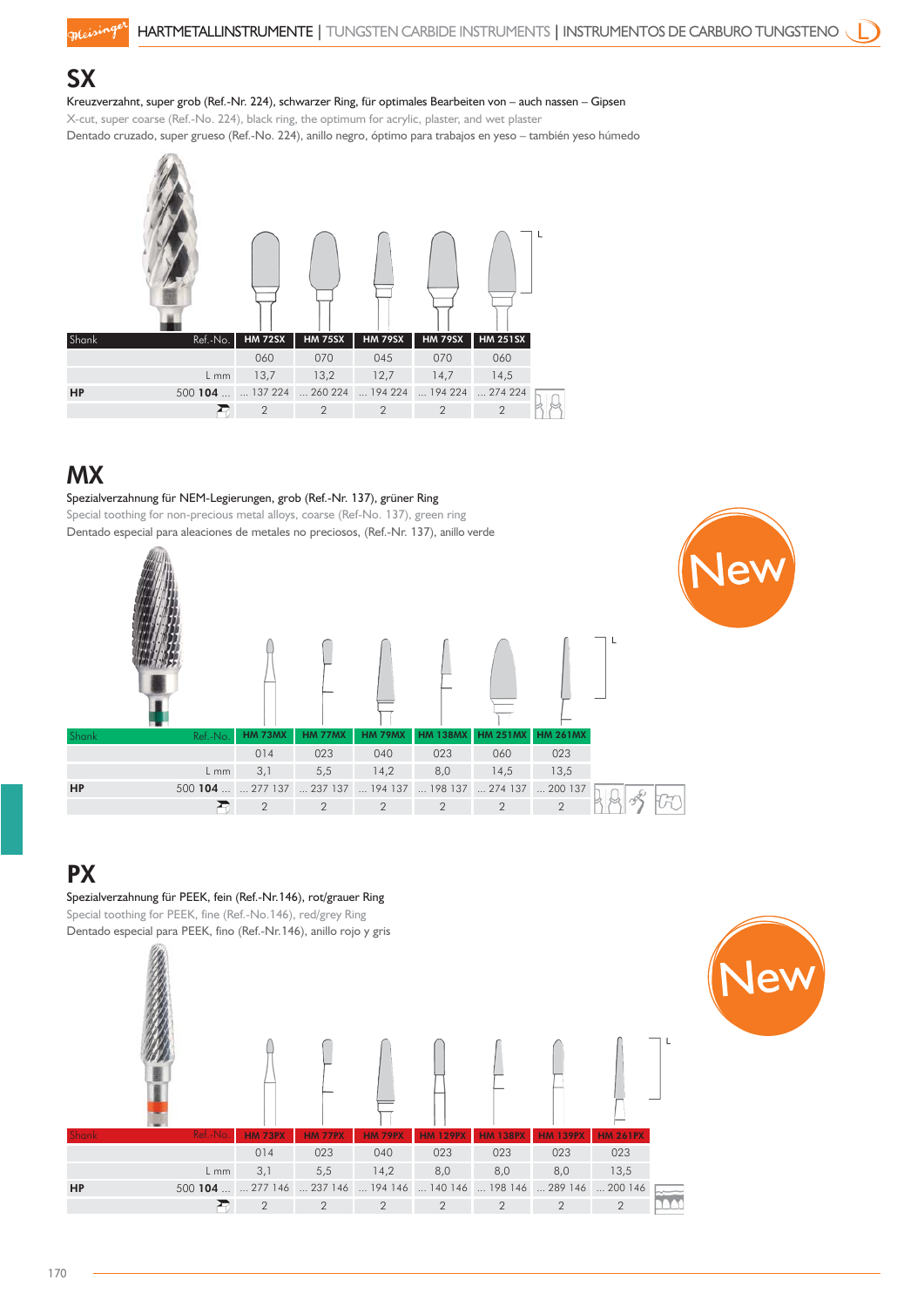#### FQ

#### Querhiebverzahnt, fein (Ref.-Nr. 134), roter Ring, für feines Ausarbeiten aller Legierungen und harter Kunststoffe

Cross cut, fine (Ref.-No. 134), red ring, for fine trimming on all alloys and hard acrylics Dentado transversal, fino (Ref.-No. 134), anillo rojo, para desbaste fino sobre todas las aleaciones y acrílico duro



### Q

Querhiebverzahnt, standard (Ref.-Nr. 176), blauer Ring, für wirkungsvolles glattes Ausarbeiten aller Prothesen- und KFO-Kunststoffe Cross cut, medium (Ref.-No. 176), blue ring, for effective and smooth trimming on all prothesis and surgical acrylics Dentado transversal, medio (Ref.-No. 176), anillo azul, para desbaste efectivo y suave en todos los acrílicos de prótesis y ortopedia



### GM

Sonderkreuzverzahnt (Ref.-Nr. 191), blauer Ring, für das Bearbeiten von Modellgusslegierungen, Kunststoffen und Gips

Special X-cut (Ref.-No. 191), blue ring, for use on model casting alloys, acrylics, and plaster

Dentado cruzado especial (Ref.-No. 191), anillo azul, para el desbaste de esqueléticos, acrílico y yeso

|       |          |                |                 | L |
|-------|----------|----------------|-----------------|---|
| Shank | Ref.-No. | <b>HM 79GM</b> | <b>HM 251GM</b> |   |
|       |          | 040            | 060             |   |
|       | L mm     | 14,2           | 14,7            |   |
| HP    | 500104   | 194191         | 274191          |   |
|       |          | $\overline{2}$ | $\overline{2}$  |   |
|       |          |                |                 |   |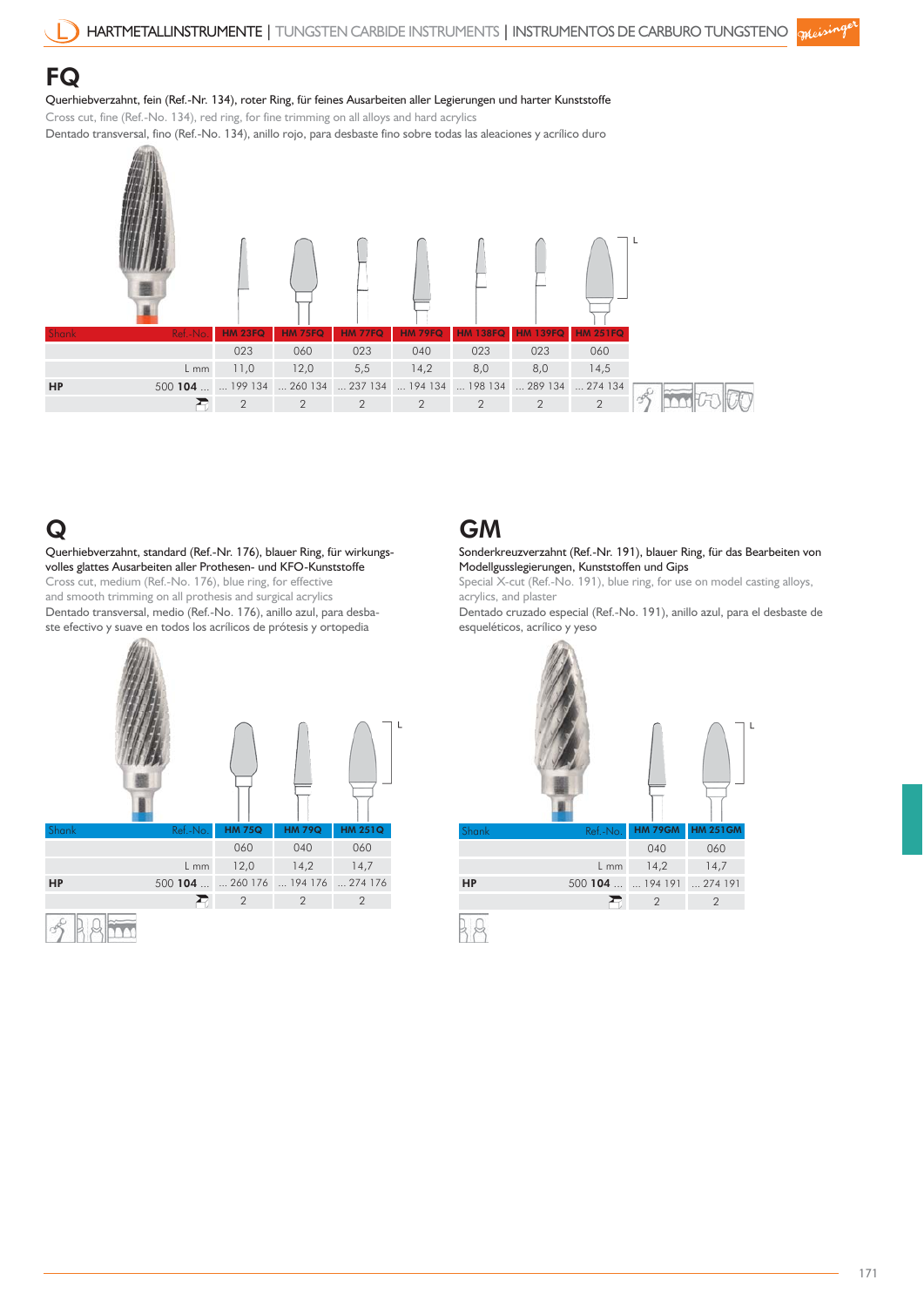#### FF

moising

Facettenverzahnung mit Querhieb, fein (Ref.-Nr. 181), orange/blauer Ring, für Feinarbeiten auf Kunststoffen, weichbleibenden Kunststoffen und Gips Faceted toothing with cross cut, fine (Ref.-No. 181), orange/ blue ring, for fine work on acrylics, permanent soft acrylics, and hard plaster Filos bicelados con cortes transversales, fino (Ref.-No. 181) anillo naranja/

azul, para retocar acrílicos, acrílico permanentemente blando y yeso



- Verstärkte, widerstandsfähige und verbreiterte Schneiden durch die Facetten
- Voluminöse Spanräume, um mehr Material aufzunehmen
- Besonders geeignet für alle weichbleibenden und sonstigen Kunststoffe sowie für Gipse
- Trotz des hohen Abtrags wird eine gute Oberflächenqualität erreicht
- Auch bei hohen Drehzahlen sehr leistungsstark (bis 30.000 min-1)
- Reinforced, resistant, and widened beveled cutters
- Ample chip spaces for the expulsion of material • Specially suited for all permanent acrylics, acrylic resins, and gypsum material
- In spite of high material removal, a good surface quality is reached
- High rotation speeds, very high output (up to 30,000 min-1)

GF

#### Facettenverzahnung mit Querhieb, grob (Ref.-Nr. 182), orange/grüner Ring, für Arbeiten auf Kunststoffen, weichbleibenden Kunststoffen und Gips Faceted toothing with cross cut, coarse (Ref.-No. 182), orange/ green ring, for work on acrylic, permanent soft acrylics, and hard plaster

Filos bicelados con cortes transversales, grueso (Ref.-No. 182), anillo naranja/ verde, para trabajos en acrílicos, acrílico permanentemente blando y yeso



- Dentado reforzado, resistente y más separado gracias a los filos biselados
- Espacios más voluminosos entre los filos para admitir más material
- Se presta especialmente para resinas acrílicas permanentemente blandas y otras así como yesos
- A pesar del alto desbaste se consigue una buena calidad de superficie del material
- Muy eficaz también con alta velocidad (hasta 30.000 min-1 )

### **FS**

#### Feilenschliff, fein (Ref.-Nr. 231), roter Ring, sehr effektive Verzahnung für schnelles Abtragen von harten Kunststoffen und Gips File cut, fine (Ref.-No. 231), red ring, highly effective gearing for fast abrasion of hard resins and gypsum Amolado de lima, fino (Ref.-No. 231), anillo rojo, dentado muy eficaz para la remoción rápida de resinas duras y yeso.

### GS

#### Feilenschliff, grob (Ref.-Nr. 230), roter Ring, sehr effektive Verzahnung für schnelles Abtragen von harten Kunststoffen und Gips

File cut, coarse (Ref.-No. 230), red ring, highly effective gearing for fast abrasion of hard resins and gypsum Amolado de lima, grueso (Ref.-No. 230), anillo rojo, dentado muy eficaz para la remoción rápida de resinas duras y yeso.

### DF

#### Doppel-Rechts Verzahnung, fein (Ref.-Nr. 232), roter Ring, für effektives ausarbeiten von Kunststoffen und Gips bei gleichzeitig sehr glattem Schliffbild Double-right gearing, fine (Ref.-No. 232), red ring, for effective working of resins and gypsum with very smooth microsections

Dentado doble hacia la derecha, fino (Ref.-No. 232), anillo rojo, para el repasado eficaz de resinas y yeso con un acabado muy liso









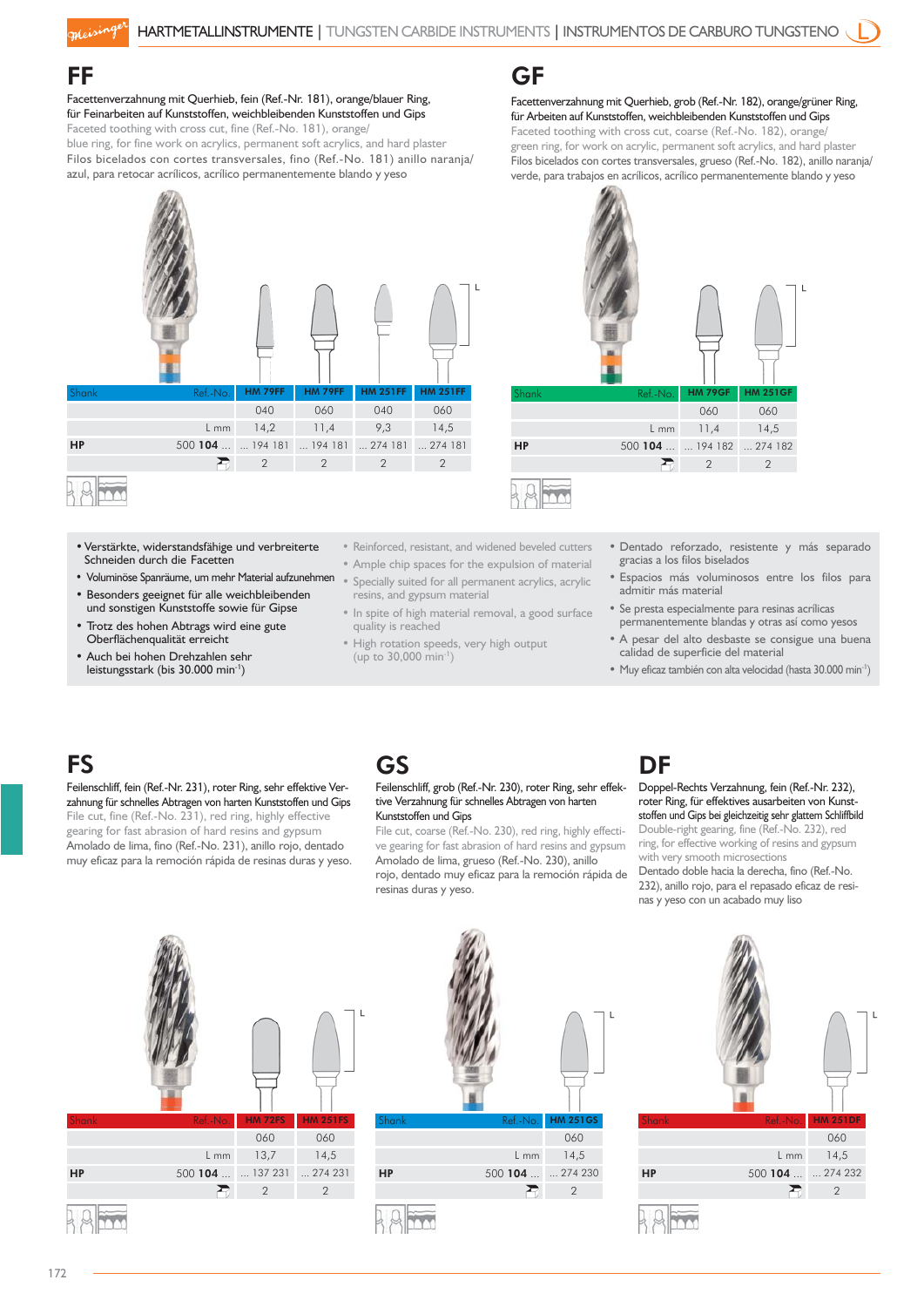### DG

Doppel-Rechts Verzahnung, (Ref.-Nr. 233), blauer Ring, für schnelles Abtragen von Kunststoff und Gips bei gleichzeitig glattem Schliffbild

Double-gearing (Ref.-No. 233), blue ring, for fast abrasion of resins and gypsum with very smooth microsection

Dentado doble (Ref.-No. 233), anillo azul, para la remoción rápida de resinas y yeso con un acabado muy liso



### HT

Spezialverzahnung für Titan, grob (Ref.-Nr. 221), grüner Ring, für großflächiges Ausarbeiten von Titan und Titanlegierungen Special toothing for titanium, coarse (Ref.-No. 221), green ring, for extensive trimming on titanium and titanium alloys Dentado especial para titanio, grueso (Ref.-No. 221), anillo verde, para desbastar superficies grandes de titanio y aleaciones de titanio



### FT

Spezialverzahnung für Titan, fein (Ref.-Nr. 142), roter Ring, für feines, diffiziles Bearbeiten von Titan und Titanlegierungen Special toothing for titanium, fine (Ref.-No. 142), red ring, for fine, difficult work on titanium and titanium alloy Dentado especial para titanio, fino (Ref.-No. 142), anillo rojo, para el tallado fino y delicado de titanio y aleaciones se titanio



ST

Spezialverzahnung für Titan, super grob (Ref.-Nr. 226), schwarzer Ring, für schnelles, effektives Bearbeiten von Titan und Titanlegierungen Special toothing for titanium, super coarse (Ref.-No. 226) black ring, for fast effective work on titanium and titanium alloys Dentado especial para Titanio, super grueso (Ref.-No. 226), anillo negro, para el desbaste rápido y eficaz de titanio y aleaciones de titanio



### **GT**

Spezialverzahnung für Titan, standard (Ref.-Nr. 194), blauer Ring, für zügiges Bearbeiten von Titan und Titanlegierungen Special toothing for titanium, medium (Ref.-No. 194, blue ring, for speedy work on titanium and titanium alloys Dentado especial para titanio, medio (Ref.-No. 194), anillo azul, para el tallado rápido de titanio y aleaciones de titanio



### ET

Spezialverzahnung für Titan, extra fein (Ref.-Nr. 111), gelber Ring, für feine, diffizile Arbeiten an Titan und Titanlegierungen Special toothing for titanium, extra fine (Ref.-No. 111), yellow ring, for extra fine, difficult work on titanium and titanium alloys Dentado especial para titanio, extra fino (Ref.-No. 111), anillo ama-

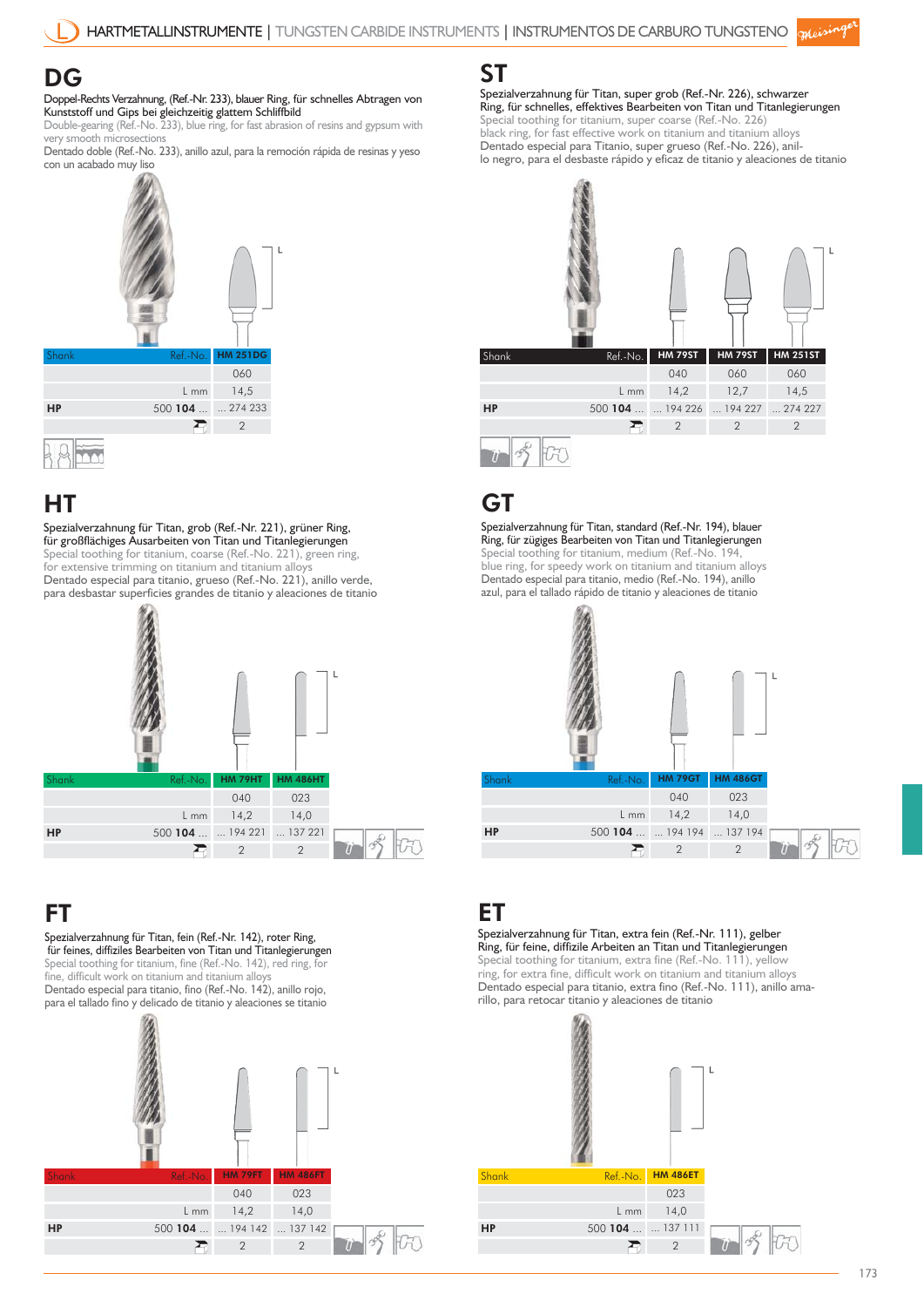BLACK COBRA HARTMETALLFRÄSER | BLACK COBRA TUNGSTEN CARBIDE CUTTERS | BLACK COBRA FRESAS DE CARBURO PARA LABORATORIO

# **Black Lobra Line**

Die hervorragenden Leistungseigenschaften der Cobra Diamanten, Hartmetallfräser und -bohrer werden durch die besondere CARBOCER<sup>®</sup> (diamond-like carbon) Beschichtung noch optimiert. Durch ein spezielles Verfahren wird den Cobra Diamanten, Hartmetallfräsern und -bohrern eine diamantähnliche Kohlenstoffschicht appliziert. Diese sorgt für extreme Härte, geringen Verschleiß, niedrigste Reibwerte sowie Korrosionsfestigkeit bei gleichbleibenden Oberflächeneigenschaften.

The excellent features of the Cobra diamonds, carbide cutters, and carbide burs are enhanced by the special CARBOCER© (diamond-like carbon) coating. A specially developed process applies a diamond-like carbon coating to the Cobra diamonds, carbide cutters, and carbide burs with extremely hard, wear-resistant, lowfriction, corrosion-resistant surfaces while retaining the original surface properties.



Las extraordinarias  $\|\cdot\|$  propiedades de los han sido sometidos a un proceso especial y se les

diamantes Cobra y de  $\|$  los fresones de carburo se vuelven a optimizar **gracias** al revestimiento especial CARBO- CER<sup>®</sup> (diamond-like carbon). Es decir, los diamantes Cobra y los fresones de carbu-<br>
ro de la línea Cobra Line

ha aplicado un reves-timiento de carbono similar al del diamante, que le confieren una dureza y una resistencia a la corrosión extremas con un mínimo desgaste y coeficiente de fricción muy bajo, conservando al mismo tiempo sus propiedades de superficie.







Kreuzverzahnt, grob, grüner Ring X-cut, coarse, green ring Dentado cruzado, grueso, anillo verde

| Fig.         |    | Shank Ref.-No.  | ≂    | $\overline{2}$ |
|--------------|----|-----------------|------|----------------|
|              |    |                 | L mm | 14,7           |
| <b>B251H</b> | HP | 507 104 274 220 |      | 060            |
|              |    |                 |      |                |



F Kreuzverzahnt, fein, roter Ring X-cut, fine, red ring Dentado cruzado, fino, anillo rojo

| ıank | Ref.-No.        | $\overline{2}$ | $\overline{2}$ | $\overline{2}$ | $\overline{2}$ | $\overline{2}$ |  |
|------|-----------------|----------------|----------------|----------------|----------------|----------------|--|
|      | $L$ mm          | 11,5           | 14,2           | 12,7           | 12,0           | 14,7           |  |
|      | 507 104 199 140 | 023            |                |                |                |                |  |
| Þ    | 507 104 194 140 |                | 040            | 060            |                |                |  |
| Þ    | 507 104 275 140 |                |                |                | 040            |                |  |
| P    | 507 104 274 140 |                |                |                |                | 060            |  |
|      |                 |                |                |                |                |                |  |